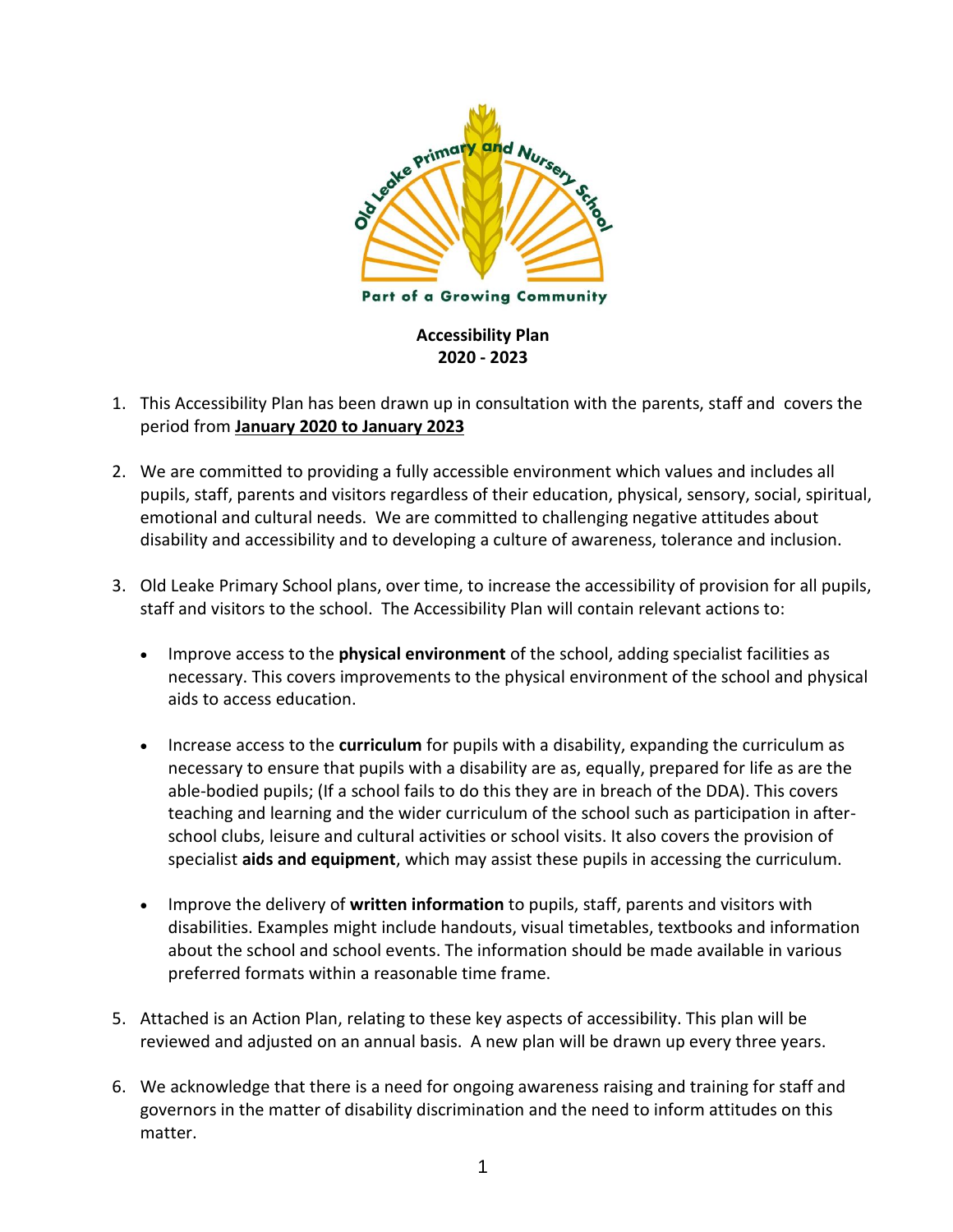- 7. The Accessibility Plan should be read in conjunction with the following policies, strategies and documents:
	- Curriculum
	- Equality and Diversity scheme (incorporating gender, race equality, disability equality and actions to support and promote community cohesion)
	- Health & Safety
	- Special Needs Policy
	- Behaviour
	- School Improvement Plan
	- School Prospectus
- 8. It may not be feasible to undertake some of the works in The Action Plan for physical accessibility during the life of this Accessibility Plan and therefore some items will roll forward into subsequent plans. An access audit will need to be carried out prior to the end of each three-year plan period in order to inform the development of the new Plan for the following period.
- 9. The School Prospectus will make reference to this Accessibility Plan.
- 10. The Plan will be monitored through the Governing Body
- 11. The Plan will be monitored by Ofsted as part of their inspection cycle.

Old Leake Primary and Nursery School has an Equality and disability Scheme.

**DATE: Jan 2020**

**REVIEW: Jan 2023**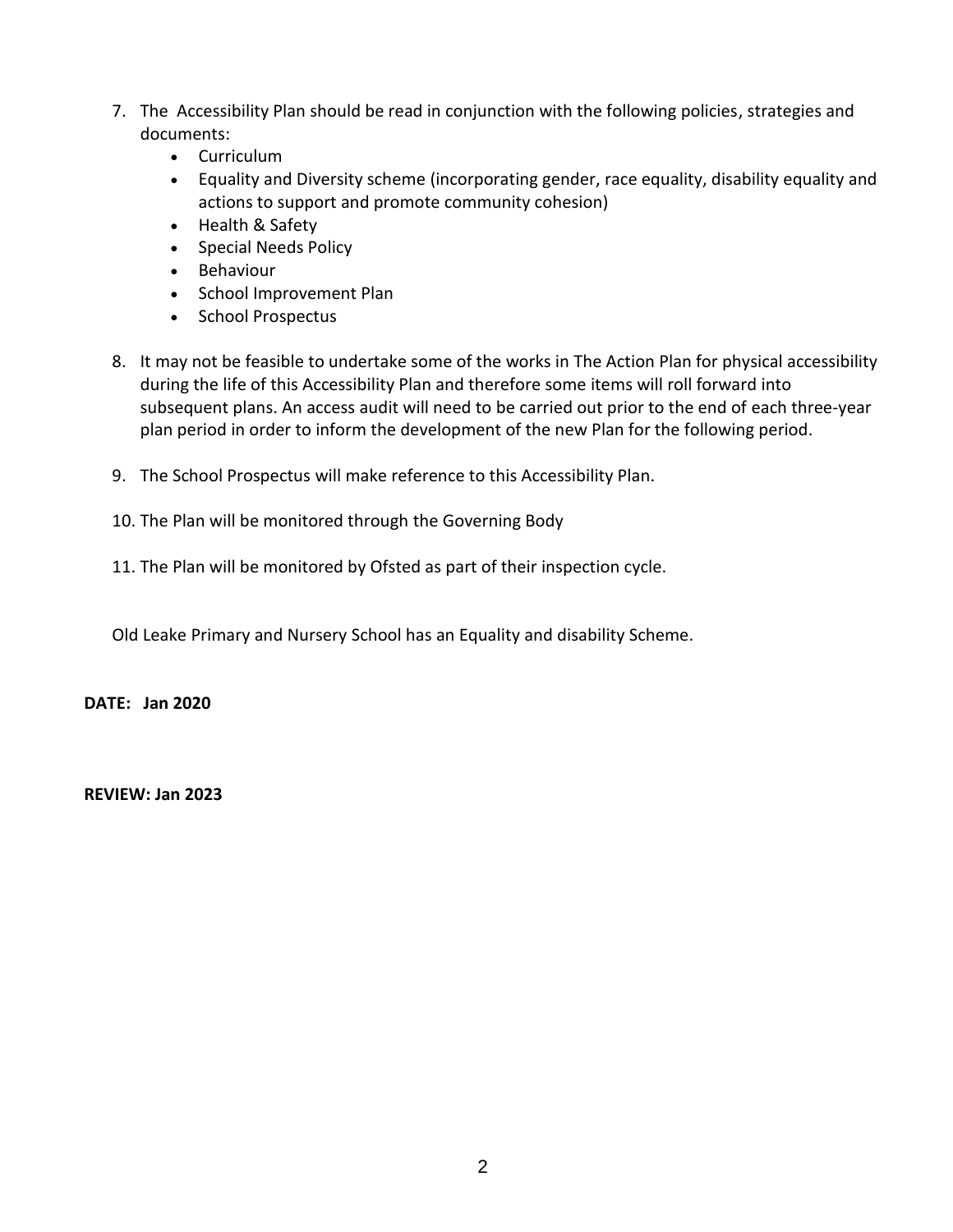## **Accessibility Action Plan 2020**

| <b>Action</b>                                                                                                                                     | Who?                                     | By when? | Cost | <b>Ongoing review</b><br>monitoring | Evaluation $-$ impact / judgement                                                                                                                             |
|---------------------------------------------------------------------------------------------------------------------------------------------------|------------------------------------------|----------|------|-------------------------------------|---------------------------------------------------------------------------------------------------------------------------------------------------------------|
| <b>INFORMATION SHARING</b><br>Parents are informed of any<br>worries or concerns<br>regarding progress relating<br>to their child at parents eve. | Class<br>teacher/<br><b>SENCO</b>        | Termly   |      | <b>SENCO</b>                        | Parent's views are taken into account.<br>Children attend appointments with out<br>side agencies if appropriate.<br>Children make progress in their learning. |
| Ensure all policies consider<br>the implications of disability<br>access to the curriculum.                                                       | Governors                                | Ongoing  | nil  | Governors                           | All pupils have access to all aspects of<br>school life.                                                                                                      |
| Provide information in clear<br>print in newsletters etc. for<br>parents, visitors and staff.                                                     | Class<br>teachers/<br><b>Admin Staff</b> | On going |      | <b>HT</b>                           | Parents with disabilities are as well<br>informed as parents without disabilities.                                                                            |
| The school will support and<br>help parents to access<br>information and help to<br>complete forms if needed.                                     | Office staff,<br>and SENCO               | Ongoing  |      | <b>HT</b>                           | The school will be able to provide written<br>information in different formats when<br>required for individual purposes                                       |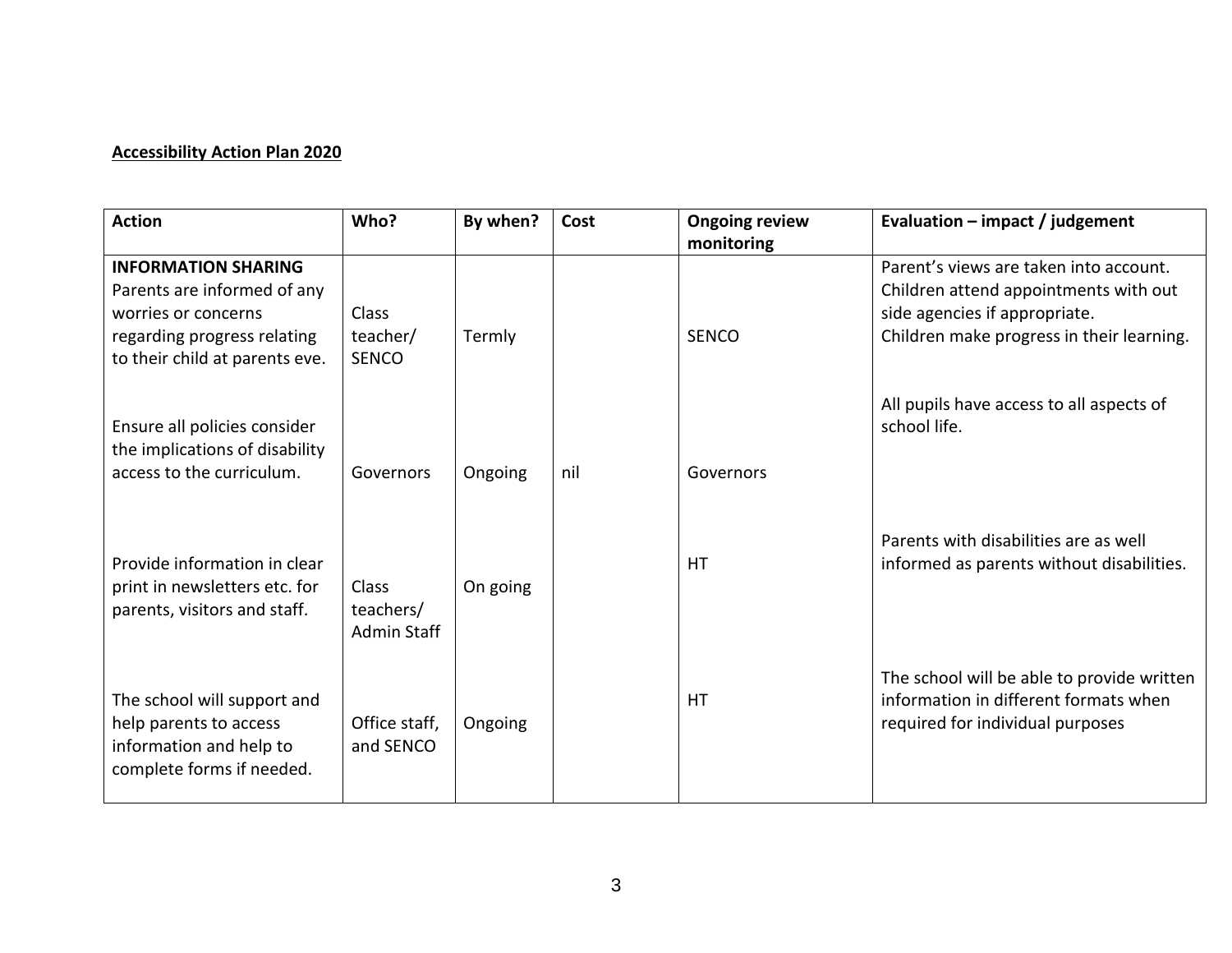| <b>ACCESS TO CURRICULUM</b><br>Reflect identified areas of<br>need in lesson planning and<br>delivery.<br>. Incorporate Quality First<br>Teaching into all planning.<br>. On-going programme of<br>staff training in disability<br>awareness to reflect diverse<br>needs of students within the<br>school & anticipatory duties. | All teaching<br>staff | On-going | nil | <b>SLT</b>                        | Improved access to curriculum for all<br>pupils.                          |
|----------------------------------------------------------------------------------------------------------------------------------------------------------------------------------------------------------------------------------------------------------------------------------------------------------------------------------|-----------------------|----------|-----|-----------------------------------|---------------------------------------------------------------------------|
| <b>ACCESS TO CURRICULUM</b><br>Prioritise student<br>participation in school<br>activities.<br>Promote student awareness<br>of the rights of the child,<br>especially Article 23:<br>Children should have special<br>care & support if they need<br>it.                                                                          | All teaching<br>staff | On-going | nil | <b>SLT</b><br>Senco<br><b>PPC</b> | Increased participation in school life for<br>students with disabilities. |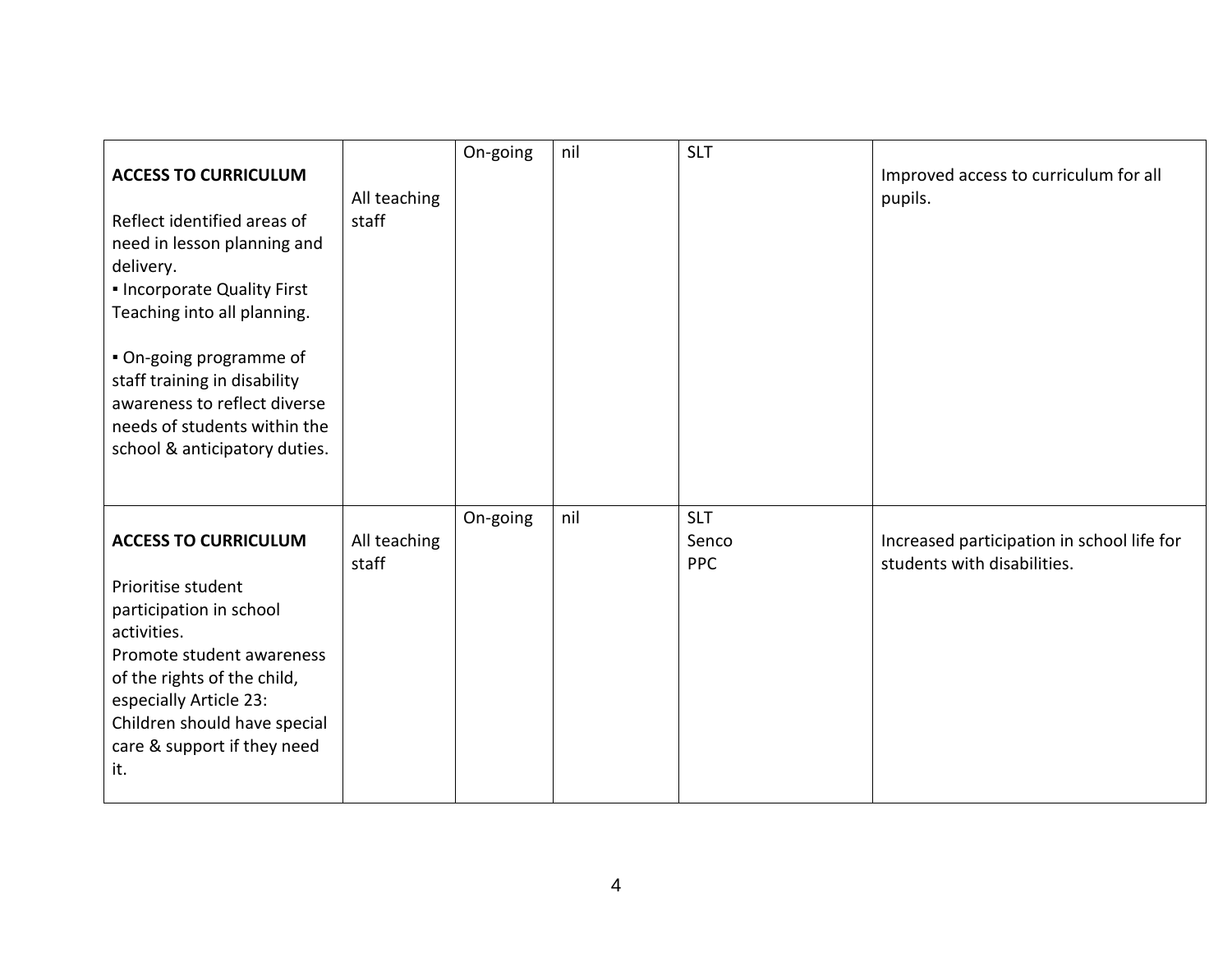| <b>Ensure student activities</b><br>are accessible to all students.                                                                                                                                                           |                                     |          |      |                        |                                                                                |
|-------------------------------------------------------------------------------------------------------------------------------------------------------------------------------------------------------------------------------|-------------------------------------|----------|------|------------------------|--------------------------------------------------------------------------------|
|                                                                                                                                                                                                                               |                                     |          |      |                        |                                                                                |
| <b>SCHOOL BUILDINGS</b><br>Ensure that access to school<br>buildings and site can meet<br>diverse pupil needs.<br><b>Accessibility &amp; clarity of</b><br>signs around school.<br><b>Awareness of independent</b><br>access. | Head and<br>Caretaker               | On-going | £100 | <b>HT</b><br>Governors | Access to school buildings and site<br>improved.                               |
| • Clear identification of room<br>functions                                                                                                                                                                                   |                                     |          |      |                        |                                                                                |
| <b>CLASSROOMS</b><br>Ensure that classrooms are<br>optimally organised for<br>disabled pupils within<br>current restraints.<br>Identify needs & actions for<br>future improvements.<br>- Plan classrooms in                   | All teaching<br>staff<br><b>SLT</b> | On-going | £500 | <b>HT</b>              | Appropriate use of resources for diverse<br>needs of pupils with disabilities. |
|                                                                                                                                                                                                                               |                                     |          |      |                        |                                                                                |